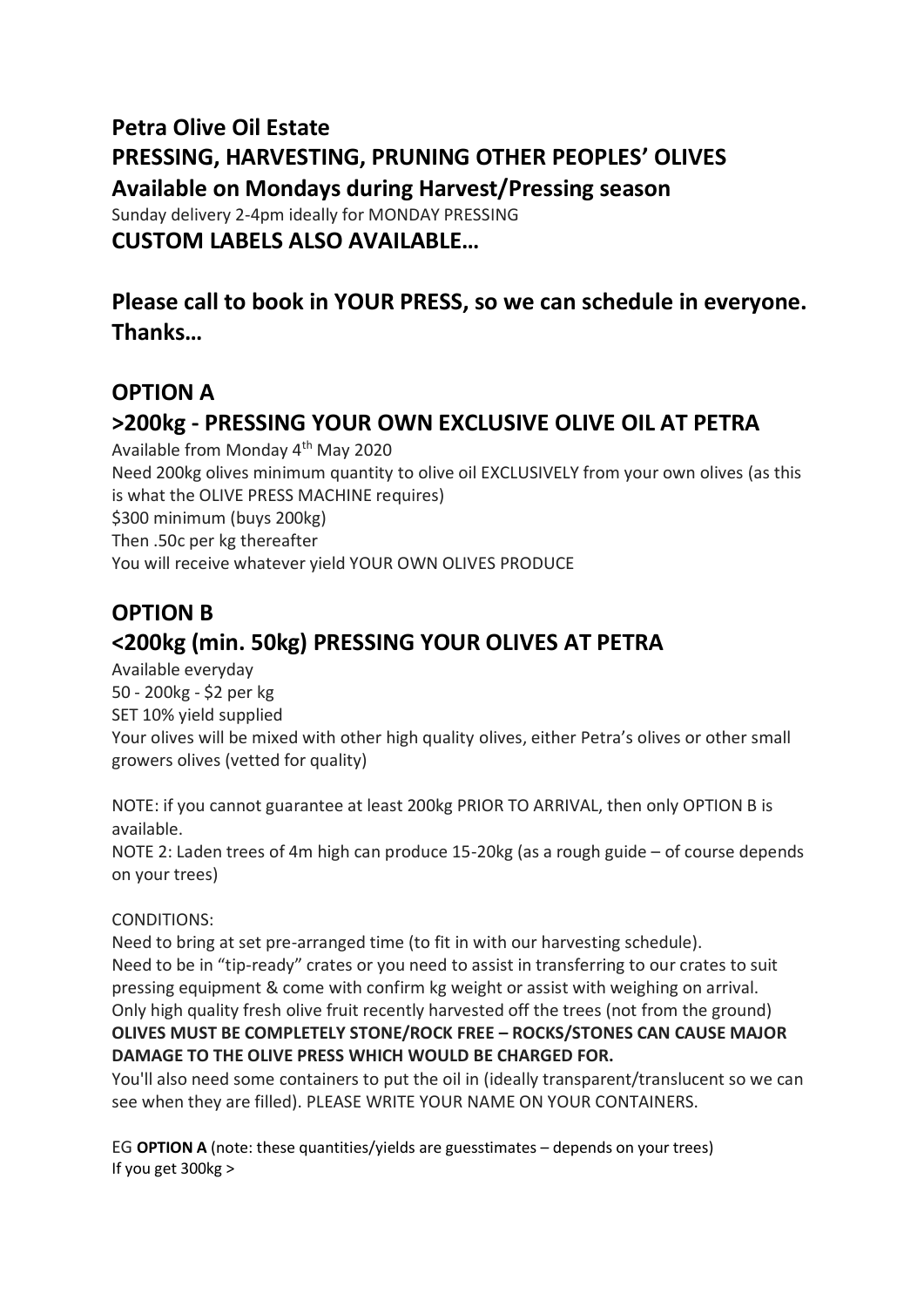$200kg = $300$ + 100kg @ .50c/kg = \$50 TOTAL = \$350

```
OPTION A YIELD
If you get 8% yield = 24L EVOO
= $14.58/LIf you get 10% yield = 30L EVOO
= $11.67/LIf you get 12% yield = 36L EVOO
= $9.72/LIf you get 14% yield = 42L EVOO
= $8.33/L
ETC…ETC…
```
EG **OPTION B**

If get 75kg x \$2/kg = \$150  $TOTAL = $150$ 

OPTION B YIELD SET YIELD 10% SUPPLIED = 7.5L EVOO  $=$  \$20/L

### **CUSTOM LABELS**

We can provide custom labels on the following template for you to use on bottles of YOUR OWN OLIVE OIL: Black Font on Clear Media

Size: 50mm W x 55mm H Price: \$2/Label. No minimum quantity. Slight adjustments possible. Template Sample below:

| EXTRA VIRGIN<br>OLIVE OIL                                                             |
|---------------------------------------------------------------------------------------|
| produced from olives<br>grown by                                                      |
| THE SMITH FAMILY                                                                      |
| Pressed by<br>Petra Olive Oil Estate<br>$\mathscr{B}$ petrak-<br>petraoliveoil.com.au |

FOR BOTTLES: We recommend contacting Cospak (Susan Reid) or Plasdene to buy bottles & tops (Dorrica & Marasca bottles with black tops with pourer inserts are the cheapest options), but there are other Italian made bottles available at higher prices.

NOTE 3: Extra Virgin Olive Oil pressed at Petra is not filtered or processed in any way, in order to preserve the high polyphenol (& health benefits) & great taste characteristics of true Extra Virgin. This means you will get sediment at the bottom of your container & this may be transferred to your bottles if you're simply 'pouring it out' into bottles. It's all fine - just cloudy with a bit a sediment -